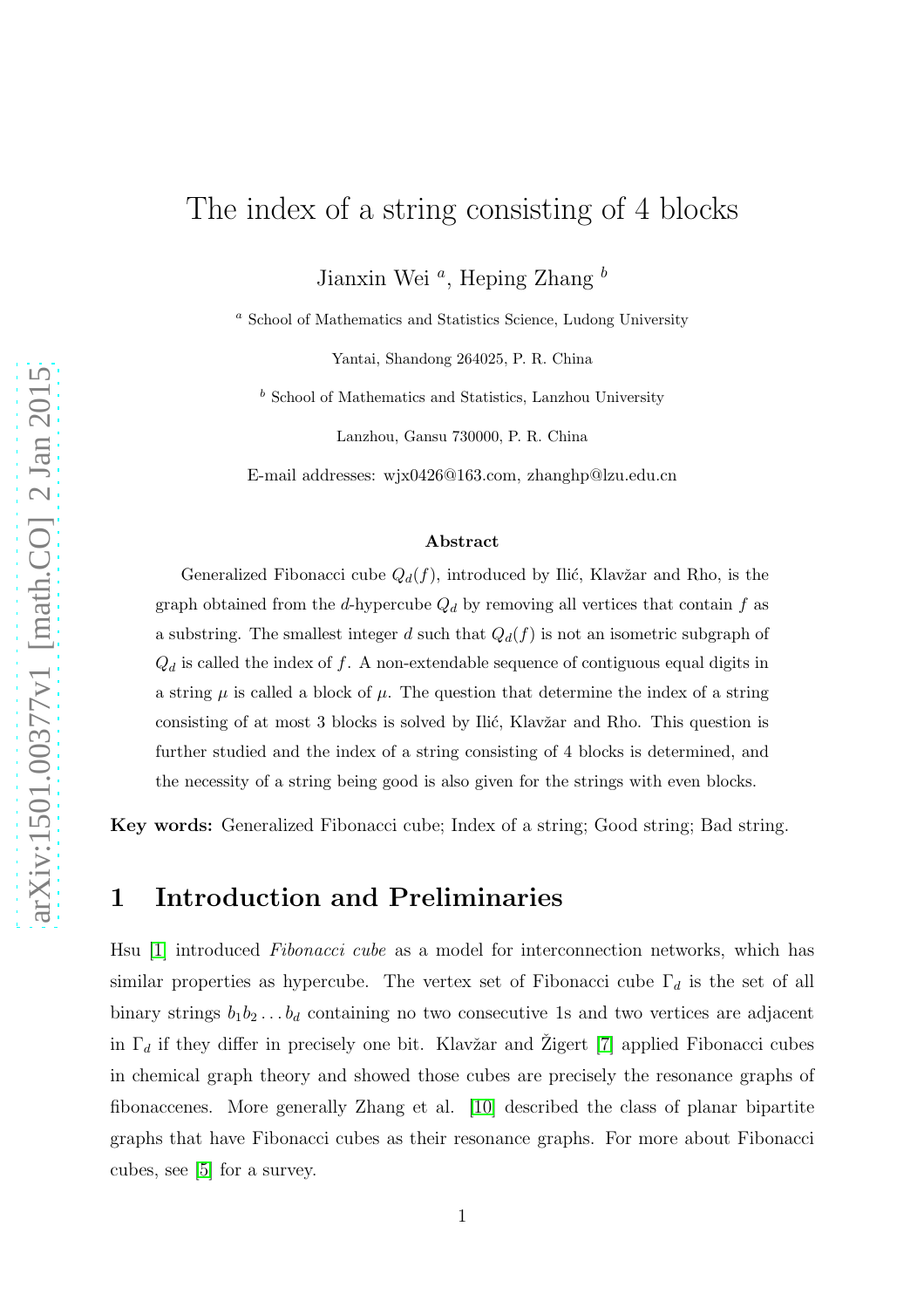A binary string  $f$  is called a *factor* of binary string  $\mu$  if  $f$  appears as a sequence of |f| consecutive bits of  $\mu$ , where |f| denotes the length of f.  $\Gamma_d$  can be seen as the graph obtained from  $Q_d$  by removing all strings that contain 11 as a factor. Inspired by this, Ilić, Klavžar and Rho [\[3\]](#page-11-3) introduced *generalized Fibonacci cube*,  $Q_d(f)$ , as the graph obtained from  $Q_d$  by removing all strings that contain f as a factor, where f is some given binary string. In this notation Fibonacci cube  $\Gamma_d$  is the graph  $Q_d(11)$ . The subclass  $Q_d(1^s)$  of generalized Fibonacci cube has been studied in [\[8,](#page-11-4) [9\]](#page-11-5).

For a connected graph G, the *distance*  $d_G(\mu, \nu)$  between vertices  $\mu$  and  $\nu$  is the length of a shortest  $\mu$ ,  $\nu$ -path. Given two binary strings  $\alpha$  and  $\beta$  with the same length, their *Hamming distance*  $H(\alpha, \beta)$  is the number of bits in which they differ. It is known that [\[4\]](#page-11-6) for any vertices  $\alpha$  and  $\beta$  of  $Q_d$ ,  $H(\alpha, \beta) = d_{Q_d}(\alpha, \beta)$ .

Obviously, for any subgraph H of G,  $d_H(\mu, \nu) \geq d_G(\mu, \nu)$ . If  $d_H(\mu, \nu) = d_G(\mu, \nu)$  for all  $\mu, \nu \in V(H)$ , then H is called *an isometric subgraph* of G, and simply write  $H \hookrightarrow G$ , and  $H \nleftrightarrow G$  otherwise.

A string f is good if  $Q_d(f) \hookrightarrow Q_d$  for all  $d \geq 1$ , it is *bad* otherwise [\[6\]](#page-11-7). The *index* of a binary string f, denoted  $B(f)$ , is the smallest integer d such that  $Q_d(f) \nleftrightarrow Q_d$  [\[3\]](#page-11-3). Obviously, f is good if and only if  $B(f) = +\infty$  and f is bad if and only if  $B(f) < +\infty$ . It was shown that for about eight percent of all strings are good [\[6\]](#page-11-7).

A non-extendable sequence of contiguous equal digits in a string  $\alpha$  is called a *block* of  $\alpha$ . Let  $F' = \{ f | f$  is a string consisting of at most 3 blocks}. The question that determine the index of  $f \in F'$  was solved by Ilić, Klavžar and Rho [\[3\]](#page-11-3). The result is shown in Table 1.

|     | S<br>$\overline{\phantom{0}}$                           |       | $\mathbf{X}$         |
|-----|---------------------------------------------------------|-------|----------------------|
|     | $\mathcal{S}_{\mathcal{S}}$<br>$\overline{\phantom{0}}$ |       |                      |
| — 1 | S                                                       | $t =$ | $s+5$                |
|     | S                                                       | $=$   | $\overline{2r+2s-2}$ |
| r   | S                                                       |       | $r+s+t$              |

Table 1: Classification of the index of the string  $f \in F'$ .

This question is further studied for the strings consisting of even blocks in this paper. Let  $f = 1^{x_1}0^{y_1}1^{x_2}0^{y_2}\cdots1^{x_n}0^{y_n}$ , where  $x_i \geq 1$ ,  $y_i \geq 1$ ,  $i = 1, \ldots, n$  and  $n \geq 2$ . We find 5 classes of bad strings and give a necessity of a string being good in the following theorem. Theorem 1.1. *If* f *is good, then it satisfies one of the following cases:*

(a)  $x_1 = 1$  *and*  $y_n = y_1 + 1$ ,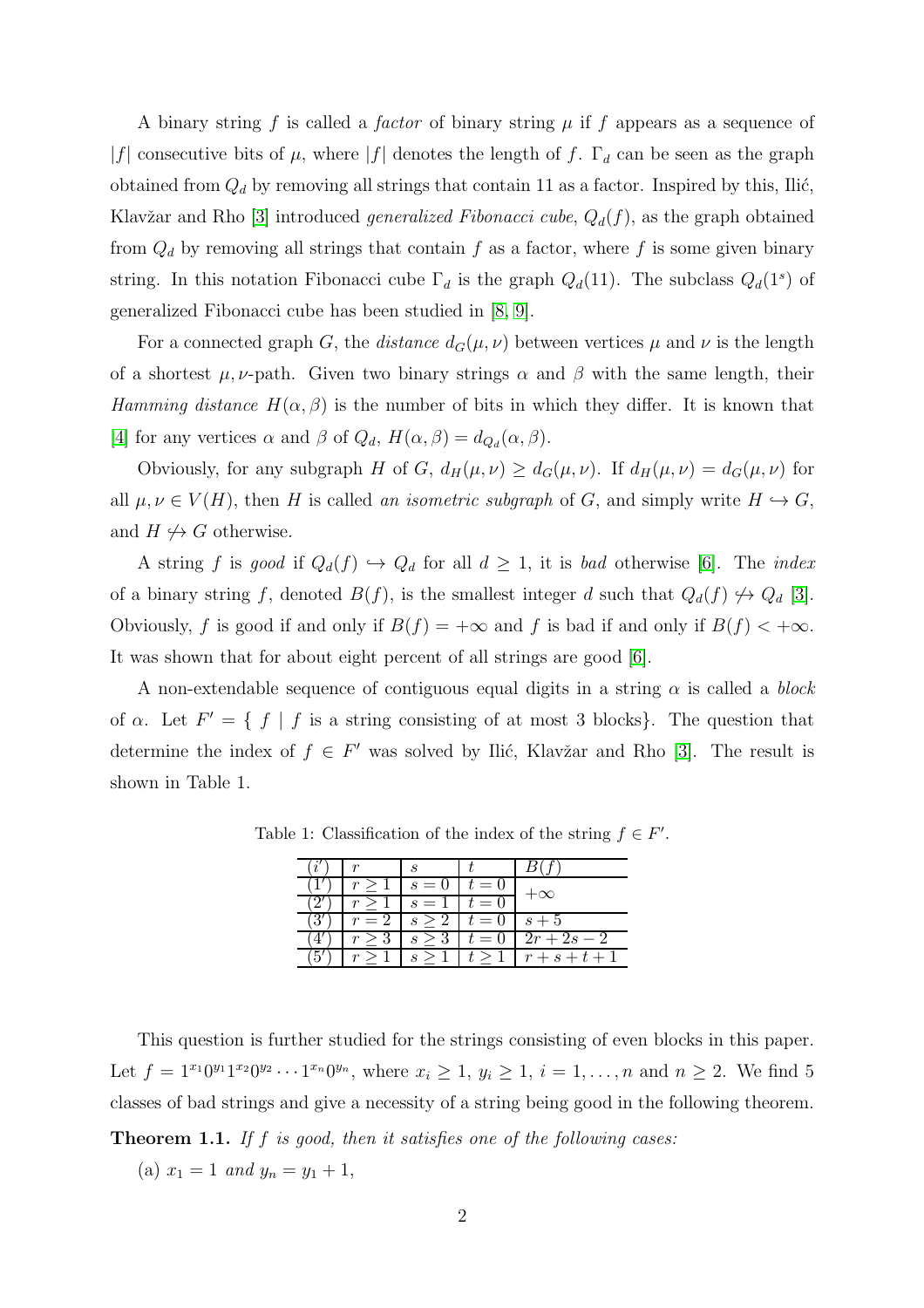- (b)  $x_1 = x_n = 1$  *and*  $y_1 = y_n$ ,
- (c)  $x_1 = 1, x_n \ge 2$  *and*  $y_1 = y_n + 1$  and
- (d)  $x_1 = 1$ ,  $x_n = 2$  *and*  $y_1 \ge y_n + 2$ .

We pay special attention to the strings consisting of 4 blocks. Let  $F = \{f = 1^r 0^s 1^t 0^k\}$ r, s, t and  $k \geq 1$ . We get the following result.

**Theorem 1.2.** Let  $f \in F$ . Then  $B(f)$  is given just as shown in Table 2.

| $\mathbf{1}$                 | $r_{\rm}$          | $t_{-}$          | S                     | $k_{\perp}$       | B(f)                   |  |
|------------------------------|--------------------|------------------|-----------------------|-------------------|------------------------|--|
| $\mathbf{T}$                 | $r=1$              | $t \geq 1$       | $s \geq 1$            | $k=s+1$           |                        |  |
| $\overline{2}$               | $r=1$              | $t=1$            | $s=k$                 | $k \geq 1$        | $+\infty$              |  |
| $\overline{3}$               | $r=1$              | $t\geq 2$        | $s=k+1$               | $k \geq 1$        |                        |  |
| 4)                           | $r=1$              | $t=2$            | $s \geq k+2$          | $k \geq 2$        |                        |  |
| $\sqrt{5}$                   | $r \geq t + 3$     | $t\geq 1$        | $s \geq 3$            | $k=2$             | $2r + 2s + t + 2$      |  |
| (6)                          | $r=t+2$            | t > 1            | $s \geq 2$            | $s \geq k \geq 1$ | $3t + 2s + k + 2$      |  |
| (7)                          | $r > t + 3$        | t > 1            | $s \geq 3$            | $k=1$             |                        |  |
|                              | $r=t+2$            | t > 1            | $s=1$                 | $k=1$             | $2r + 2s + t + k - 1$  |  |
|                              | $r=t+2$            | t > 1            | $s \geq 2$            | $k=s+1$           |                        |  |
| (8)                          | $r=t+1$            | $t \geq 2$       | $s \geq 1$            | $k=s+1$           |                        |  |
|                              | $r=2$              | $t=1$            | $s \geq 1$            | $k \geq s+1$      | $r + 2s + 2t + k$      |  |
|                              | $r \geq 3$         | $t=1$            | $s=1$                 | $k \geq 3$        |                        |  |
| (9)                          | $r=1$              | $t=1$            | $s\geq 1$             | $k \geq s+3$      | $2s + k + 4$           |  |
| $\left(10\right)$            | $r=1$              | $\overline{t}=1$ | $s > k+1$             | $k \geq 1$        | $2k + s + 3$           |  |
| $\left(11\right)$            | $r \geq 2$         | $t=r$            | $s > k+1$             | $k\geq 1$         | $\overline{3r+2s}+k-1$ |  |
| $\left\lceil 12\right\rceil$ | r > 1              | $t > r + 2$      | $s \geq k+2$          | $k\geq 1$         | $2s + 2t + r + k - 2$  |  |
| (13)                         | 2 > r > 1          | $t=2$            | $s \geq 1$            | $k > s+3$         | $2s + k + r + 4$       |  |
| (14)                         | r > 3              | $t=2$            | $s \geq 1$            |                   |                        |  |
|                              | $r=3$              | $t=1$            | $\overline{s} \geq 2$ | $k \geq s+3$      |                        |  |
|                              | $r \geq t$         | $t \geq 3$       | $s \geq 1$            |                   | $2(r+s+t+k-1)$         |  |
|                              | $r \geq 3$         | $t \geq r+1$     | $s \geq 1$            |                   |                        |  |
| (15)                         | $r \geq 2$         | $t=r+1$          | $s \geq k+1$          | $k \geq 2$        |                        |  |
|                              | $r=t+1$            | $t \geq 1$       | $s \geq k$            | $k \geq 2$        | $r + 2s + 2t + k + 2$  |  |
|                              | $r=t+2$            | t > 1            | $s\geq 2$             | $k=s+2$           |                        |  |
|                              | $\overline{r} = t$ | $t \geq 2$       | $s \geq 2$            | $k = s$           |                        |  |

Table 2: Classification of the index of the string  $f \in F$ .

In the rest of this section some necessary definitions and results are introduced. With  $e_i$  we denote the binary string with 1 in the *i*-th bit and 0 elsewhere. For strings  $\alpha$  and  $\beta$ of the same length let  $\alpha + \beta$  denote their sum computed bitwise modulo 2. In particular,  $\alpha + e_i$  is the string obtained from  $\alpha$  by reversing its *i*-th bit. The null string, denoted by  $\lambda$ , is a string of length zero. For the convenience of use, let  $\mu_{s,t}$  be the factor of  $\mu$  that starts from the s-th bit to the t-th bit if  $t \geq s$  and  $\lambda$  if  $t < s$ , where  $s \leq |\mu|$  and  $t \leq |\mu|$ .

Let  $\alpha = a_1 a_2 \cdots a_{d_1}$  and  $\beta = b_1 b_2 \cdots b_{d_2}$ , with  $\alpha \beta$  we denote  $a_1 a_2 \cdots a_{d_1} b_1 b_2 \cdots b_{d_2}$ , with  $\alpha^R = a_{d_1} \cdots a_2 a_1$  denote the reverse of  $\alpha$  and  $\overline{\alpha} = \overline{a_1} \ \overline{a_2} \cdots \overline{a_{d_1}}$  the complement of f, where  $f_i = 1 - f_i, i = 1, ..., d$ .

**Proposition 1.3** ([\[3\]](#page-11-3)). *Let f be any string and*  $d \ge 1$ *. Then*  $Q_d(f) \cong Q_d(\overline{f}) \cong Q_d(f^R)$ *.*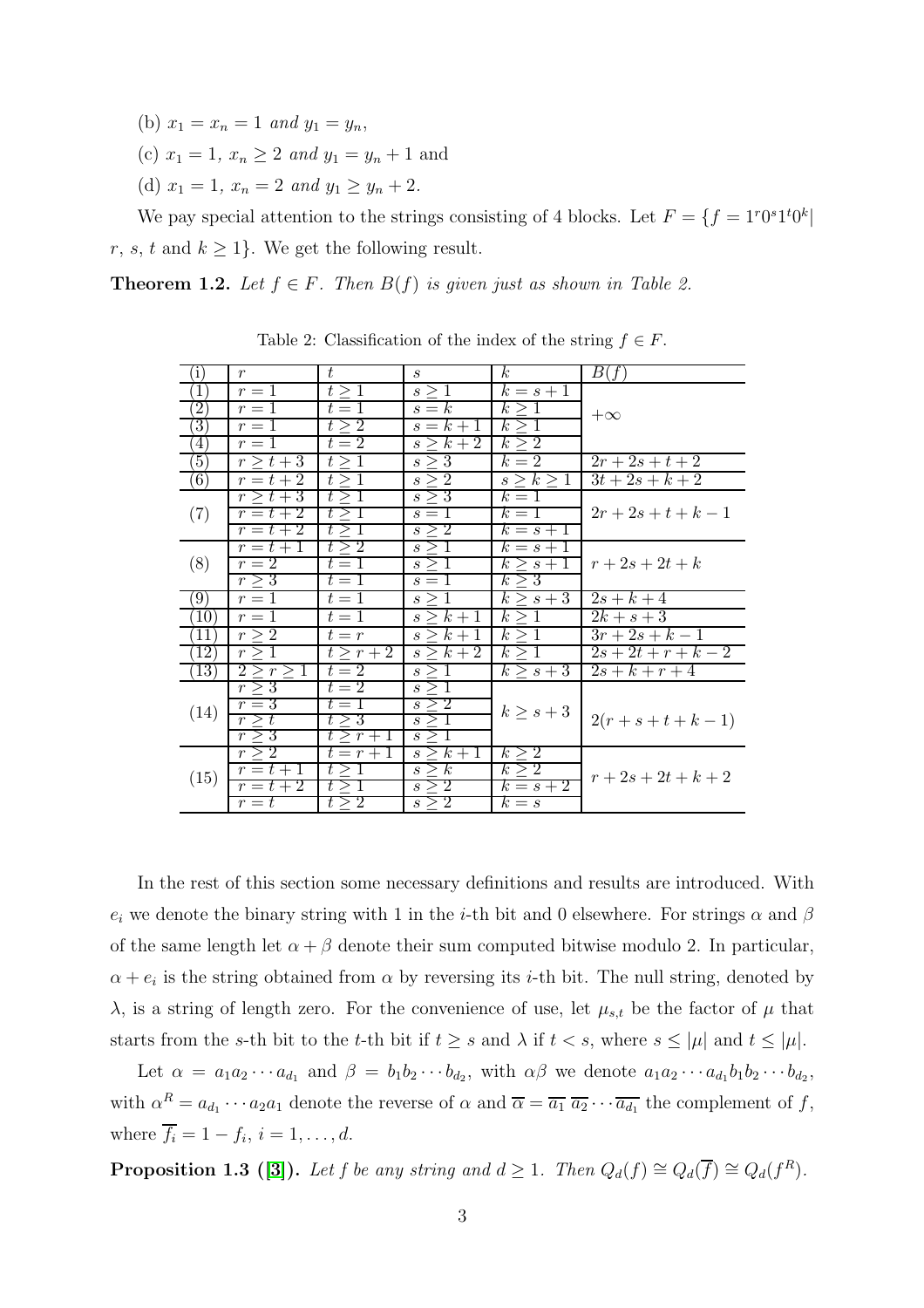For two vertices  $\mu$  and  $\nu$  of graph G, the set of vertices lying on shortest  $\mu$ ,  $\nu$ -paths is called the interval between  $\mu$  and  $\nu$ , denoted by  $I_G(\mu, \nu)$ . Let  $\alpha$  and  $\beta \in V(Q_d(f))$  and  $p \ge 2$ . Then  $\alpha$  and  $\beta$  are called p-critical words [\[3\]](#page-11-3) for  $Q_d(f)$  if  $d_{Q_d}(\alpha, \beta) = H(\alpha, \beta) = p$ , but none of the neighbors of  $\alpha$  in  $I_{Q_d}(\alpha,\beta)$  belongs to  $Q_d(f)$  or none of the neighbors of  $\beta$  in  $I_{Q_d}(\alpha, \beta)$  belongs to  $Q_d(f)$ . The following proposition gives a tool to prove  $Q_d(f) \nrightarrow Q_d$ . **Proposition 1.4** ([\[3\]](#page-11-3)). If there exist p-critical words for  $Q_d(f)$  for some  $p \geq 2$ , then  $Q_d(f) \nleftrightarrow Q_d$ .

**Proposition 1.5** ([\[6\]](#page-11-7)). Suppose that  $Q_d(f) \nleftrightarrow Q_d$ . Then  $Q_{d'}(f) \nleftrightarrow Q_{d'}$  for all  $d' > d$ . Note that if f is bad, then  $Q_d(f) \hookrightarrow Q_d$  only for  $d < B(f)$  by Proposition 1.5.

We proceed as follows. In the next section, we study the strings with even blocks. A few special classes of bad strings are given and Theorem 1.1 is proved. In the last section, Theorem 1.2 is proved, in other words, the index of every string consisting of 4 blocks is determined.

## 2 Strings consisting of  $2n$  blocks

In this section we give 5 classes of bad strings with  $2n$  blocks, which will be used to give the necessity of a string being good, and also to classify the index of a string from  $F$  in the next section. All the strings considered in the following lemmas and theorem consist of  $2n$ blocks. Assume without loss of generality that  $f = 1^{x_1}0^{y_1}1^{x_2}0^{y_2} \cdots 1^{x_n}0^{y_n}$  by Proposition 1.3, where  $x_i \geq 1, y_i \geq 1, i = 1, ..., n$  and  $n \geq 2$ .

**Lemma 2.1.** *If*  $x_1 \geq 2$  *and*  $y_n \geq 2$ *, then*  $Q_d(f) \nleftrightarrow Q_d$  *for*  $d \geq 2 \sum_{n=1}^{\infty}$  $i=1$  $(x_i + y_i) - 2.$ 

**Proof.** Let  $d_0 = 2 \sum_{n=1}^{n}$  $i=1$  $(x_i + y_i) - 2,$  $\alpha = 1^{x_1}0^{y_1}1^{x_2}0^{y_2}\cdots1^{x_n}0^{y_n-2}101^{x_1-2}0^{y_1}1^{x_2}0^{y_2}\cdots1^{x_n}0^{y_n}$  and  $\beta = 1^{x_1} 0^{y_1} 1^{x_2} 0^{y_2} \cdots 1^{x_n} 0^{y_n-2} 0 1 1^{x_1-2} 0^{y_1} 1^{x_2} 0^{y_2} \cdots 1^{x_n} 0^{y_n}.$ 

Note that  $|\alpha| = |\beta| = d_0$ ,  $H(\alpha, \beta) = 2$  and the only vertices on the two shortest  $\alpha$ ,  $\beta$ -paths in  $Q_{d_0}$  are

 $\mu = 1^{x_1} 0^{y_1} 1^{x_2} 0^{y_2} \cdots 1^{x_n} 0^{y_n} 1^{x_1-2} 0^{y_1} 1^{x_2} 0^{y_2} \cdots 1^{x_n} 0^{y_n}$  and  $\nu = 1^{x_1} 0^{y_1} 1^{x_2} 0^{y_2} \cdots 1^{x_n} 0^{y_n-2} 1^{x_1} 0^{y_1} 1^{x_2} 0^{y_2} \cdots 1^{x_n} 0^{y_n}.$ 

But none of  $\mu$  and  $\nu$  is a vertex of  $Q_{d_0}(f)$ . Now we claim that  $\alpha$  and  $\beta$  are vertices of  $Q_{d_0}(f)$ . If this claim holds, then  $\alpha$  and  $\beta$  are 2-critical words for  $Q_{d_0}(f)$ , hence  $Q_{d_0}(f) \nleftrightarrow$  $Q_{d_0}$  by Proposition 1.4. To prove this claim we can check every factor of consecutive 2n blocks contained in  $\alpha$  or  $\beta$  is f (or not) by a system of equations and inequalities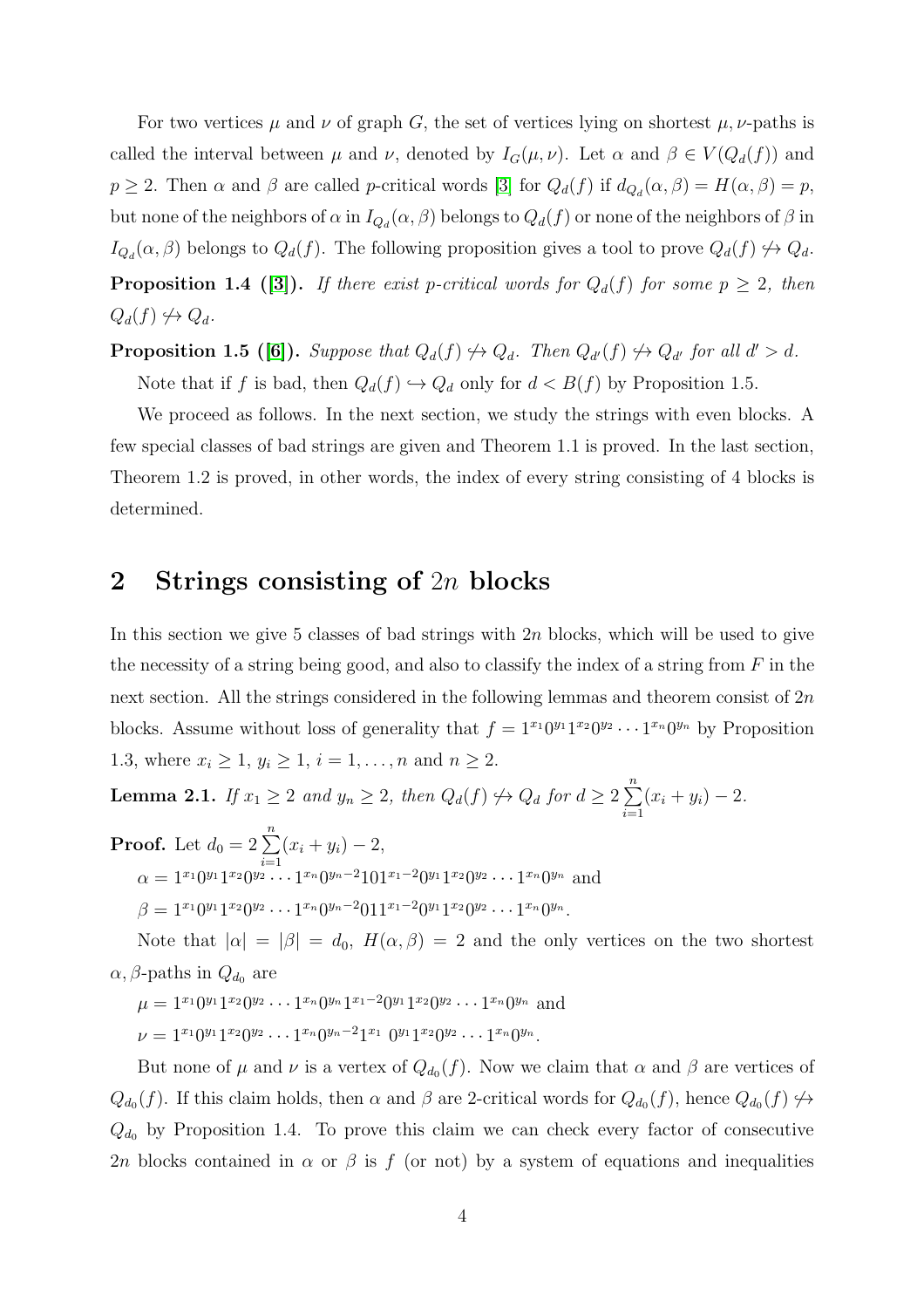has a solution of positive integers (or not). Obviously, we only need consider the factors beginning the block consisting of 1s. There are four cases to be considered: (a)  $x_1 \geq 3$ and  $y_n \ge 3$ ; (b)  $x_1 \ge 3$  and  $y_n = 2$ ; (c)  $x_1 = 2$  and  $y_n \ge 3$  and (d)  $x_1 = 2$  and  $y_n = 2$ .

Since cases (b), (c) and (d) can be proved by similar arguments as in case (a), we only give the proof of case (a) to save space.

There are  $n + 2$  systems of equations and inequalities for  $\alpha$ . The first and second are:

$$
(1) \begin{cases} x_t \leq x_1, t = 1, \\ x_t = x_t, t = 2, \dots, n, \\ y_t = y_t, t = 1, \dots, n - 1, \\ y_t \leq y_n - 2, t = n. \end{cases} (2) \begin{cases} x_t \leq x_2, t = 1, \\ x_t = x_{t+1}, t = 2, \dots, n - 1, \\ x_t = 1, t = n, \\ y_t = y_{t+1}, t = 1, \dots, n - 2, \\ y_t = y_n - 2, t = n - 1, \\ y_t \leq 1, t = n. \end{cases}
$$

The *i*-th  $(i = 3, ..., n, n \ge 3)$  system of equations and inequalities is:

$$
\begin{cases}\nx_t \leq x_i, t = 1, \\
x_t = x_{t+i-1}, t = 2, \dots, n - i + 1, \\
x_t = 1, t = n - i + 2, \\
x_t = x_1 - 2, t = n - i + 3, \\
x_t = x_{t+i-n-2}, t = n - i + 4, \dots, n, \\
y_t = y_{t+i-1}, t = 1, \dots, n - i, \\
y_t = y_n - 2, t = n - i + 1, \\
y_t = 1, t = n - i + 2, \\
y_t = y_{t+i-n-2}, t = n - i + 3, \dots, n - 1, \\
y_t \leq y_{i-2}, t = n.\n\end{cases}
$$

The last two are:

$$
(n+1)\begin{cases} x_t \leq 1, t = 1, \\ x_t = x_1 - 2, t = 2, \\ x_t = x_{t-1}, t = 3, \dots, n, \\ y_t = 1, t = 1, \\ y_t = y_{t-1}, t = 2, \dots, n-1, \\ y_t \leq y_{t-1}, t = n. \end{cases} (n+2)\begin{cases} x_t \leq x_1 - 2, t = 1, \\ x_t = x_t, t = 2, \dots, n, \\ y_t = y_{t-1}, t = 1, \dots, n-1, \\ y_t \leq y_t, t = n. \end{cases}
$$

In the first system, the last inequality is  $y_n \leq y_n - 2$ , and in the  $(n+2)$ -th system, the first inequality is  $x_1 \leq x_1 - 2$ , obviously those are impossible. If we add up the first to *n*-th inequalities and equations in the *i*-th system, then  $x_i \leq -1$ ,  $i = 3, \ldots, n$ . It is impossible. Hence all those systems have no solution of positive integers, that is,  $\alpha \in V(Q_{d_0}(f))$ . It can be shown that  $\beta \in V(Q_{d_0}(f))$  similarly. So  $\alpha$  and  $\beta$  are 2-critical words for  $Q_{d_0}(f)$ . By Proposition 1.5,  $Q_d(f) \nleftrightarrow Q_d$  for  $d \geq d_0$ .

Lemmas 2.2–2.5 also give several bad strings consisting of 4 blocks. Every one of those lemmas can be proved by a similar argument in Lemma 2.1. We omit the detail proof of every lemma, but present the *p*-critical words for  $Q_{d_0}(f)$ .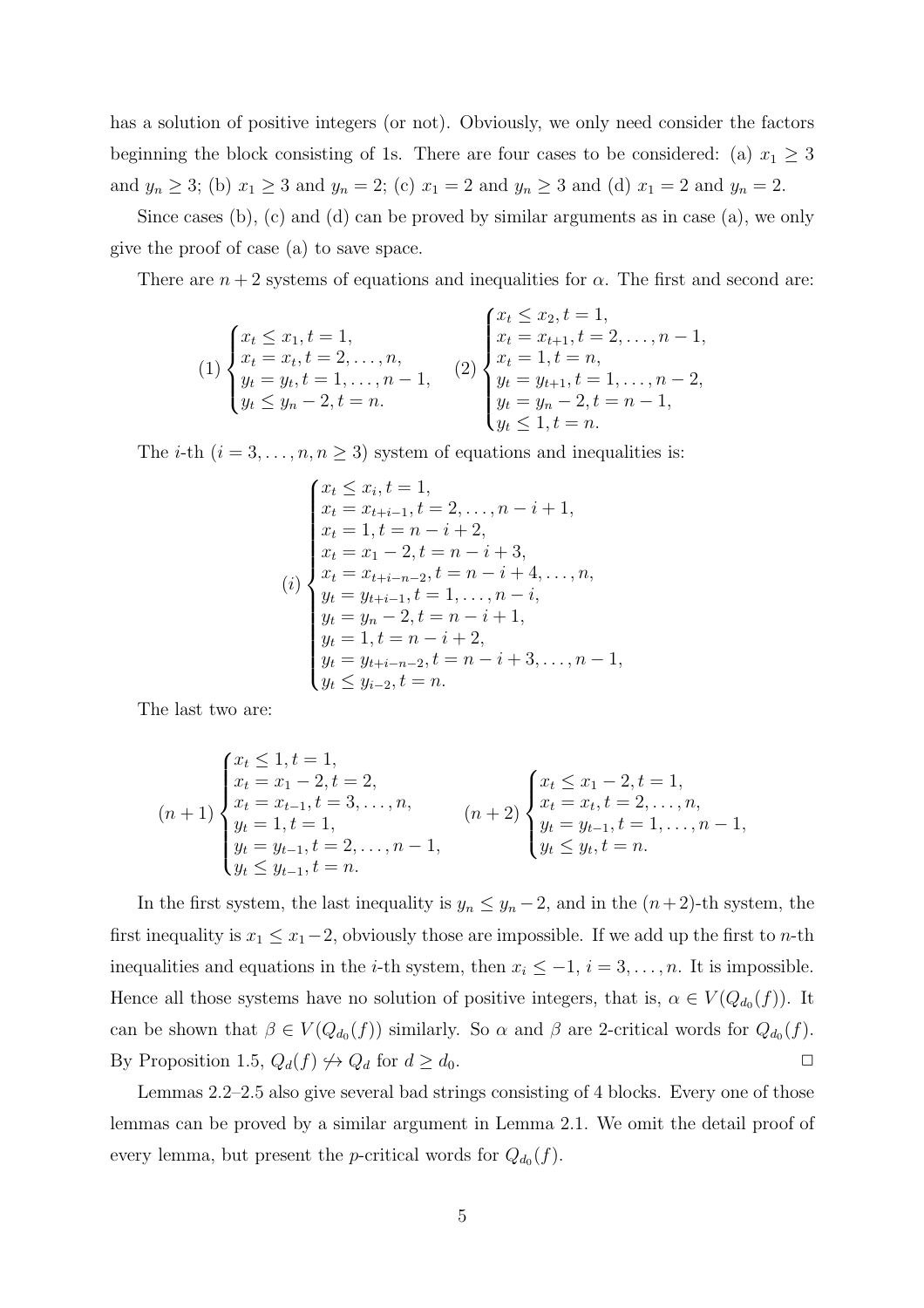**Lemma 2.2.** *If*  $x_1 = 1$  *and*  $y_n \ge y_1 + 2$ *, then*  $Q_d(f) \nleftrightarrow Q_d$  *for*  $d \ge 2 \sum_{n=1}^{\infty}$  $i=2$  $(x_i + y_i) + y_1.$ 

**Proof.** Let 
$$
d_0 = 2 \sum_{i=2}^{n} (x_i + y_i) + y_1
$$
. Then  
\n
$$
\alpha = 10^{y_1} 1^{x_2} 0^{y_2} \cdots 1^{x_{n-1}} 0^{y_{n-1}} 1^{x_n} 0^{y_n - y_1 - 2} 00^{y_1} 11^{x_2 - 1} 0^{y_2} \cdots 1^{x_{n-1}} 0^{y_{n-1}} 1^{x_n} 0^{y_n}
$$
 and  
\n
$$
\beta = 10^{y_1} 1^{x_2} 0^{y_2} \cdots 1^{x_{n-1}} 0^{y_{n-1}} 1^{x_n} 0^{y_n - y_1 - 2} 10^{y_1} 01^{x_2 - 1} 0^{y_2} \cdots 1^{x_{n-1}} 0^{y_{n-1}} 1^{x_n} 0^{y_n}
$$
 are 2-critical

words for  $Q_{d_0}(f)$ . By Proposition 1.5,  $Q_d(f) \nleftrightarrow Q_d$  for  $d \geq d_0$ .

**Lemma 2.3.** *If*  $x_n \ge x_1 + 2$  *and*  $y_1 \ge y_n + 2$ *, then*  $Q_d(f) \nleftrightarrow Q_d$  *for*  $d \ge 2 \sum_{n=1}^{n}$  $i=2$  $x_i+2$  $\sum_{n=1}^{n-1}$  $i=1$  $y_i+$  $x_1 + y_n - 2$ .

**Proof.** Let  $d_0 \geq 2 \sum_{n=1}^{n}$  $i=2$  $x_i + 2$  $\sum_{n=1}^{n-1}$  $i=1$  $y_i + x_1 + y_n - 2$ . Then  $\alpha = 1^{x_1}0^{y_1}1^{x_2}0^{y_2}\cdots1^{x_{n-1}}0^{y_{n-1}}1^{x_n-2}010^{y_1-2}1^{x_2}0^{y_2}\cdots1^{x_{n-1}}0^{y_{n-1}}1^{x_n}0^{y_n}$  and  $\beta = 1^{x_1} 0^{y_1} 1^{x_2} 0^{y_2} \cdots 1^{x_{n-1}} 0^{y_{n-1}} 1^{x_n-2} 1 0 0^{y_1-2} 1^{x_2} 0^{y_2} \cdots 1^{x_{n-1}} 0^{y_{n-1}} 1^{x_n} 0^{y_n}$  are 2-critical words

for  $Q_{d_0}(f)$ . By Proposition 1.5,  $Q_d(f) \nleftrightarrow Q_d$  for  $d \geq d_0$ .

**Lemma 2.4.** *If*  $x_n \ge x_1 + 1$  *and*  $y_1 = y_n$ *, then*  $Q_d(f) \nleftrightarrow Q_d$  *for*  $d \ge 2 \sum_{n=1}^{\infty}$  $i=2$  $x_i + 2$  $\sum^{n-1}$  $i=2$  $y_i +$  $3y_1 + x_1 - 1$ .

**Proof.** Let  $d_0 = 2 \sum_{n=1}^{n}$  $i=2$  $x_i + 2$  $\sum^{n-1}$  $i=2$  $y_i + 3y_1 + x_1 - 1$ . Then  $\alpha = 1^{x_1}0^{y_1}1^{x_2}0^{y_2}\cdots1^{x_n-1}10^{y_1-1}11^{x_2-1}0^{y_2}\cdots1^{x_{n-1}}0^{y_{n-1}}1^{x_n}0^{y_1}$  and  $\beta = 1^{x_1}0^{y_1}1^{x_2} 0^{y_2} \cdots 1^{x_n-1}00^{y_1-1}01^{x_2-1}0^{y_2} \cdots 1^{x_{n-1}}0^{y_{n-1}}1^{x_n}0^{y_1}$  are 2-critical words for

 $Q_{d_0}(f)$ . By Proposition 1.5,  $Q_d(f) \nleftrightarrow Q_d$  for  $d \geq d_0$ .

**Lemma 2.5.** *If*  $y_1 \ge y_n + 1$  *and*  $x_1 = x_n = 1$ *, then*  $Q_d(f) \nleftrightarrow Q_d$  *for*  $d \ge 2$  $\sum_{n=1}^{n-1}$  $i=2$  $x_i +$ 2  $\sum_{n=1}^{n-1}$  $y_i + y_n + 2.$ 

**Proof.** Let  $d_0 = 2$  $\sum_{n=1}^{n-1}$  $i=2$  $x_i + 2$  $\sum_{n=1}^{n-1}$  $i=1$  $y_i + y_n + 2$ . Then  $\alpha = 10^{y_1} 1^{x_2} 0^{y_2} \cdots 1^{x_{n-1}} 0^{y_{n-1}-1} 000^{y_1-1} 1^{x_2} 0^{y_2} \cdots 1^{x_{n-1}} 0^{y_{n-1}} 10^{y_n}$  and  $\beta = 10^{y_1} 1^{x_2} 0^{y_2} \cdots 1^{x_{n-1}} 0^{y_{n-1}-1} 110^{y_1-1} 1^{x_2} 0^{y_2} \cdots 1^{x_{n-1}} 0^{y_{n-1}} 10^{y_n}$  are 2-critical words for

 $Q_{d_0}(f)$ . By Proposition 1.5,  $Q_d(f) \nleftrightarrow Q_d$  for  $d \geq d_0$ .

 $i=1$ 

If  $x_1 \geq 2$  and  $y_n \geq 2$ , then f is bad by Lemma 2.1. So f is good only if one of  $x_1$  and  $y_n$  is 1. Without loss of generality let  $x_1 = 1$  and  $y_n \ge 1$  by Proposition 1.3.

**Proof of Theorem 1.1.** Obviously, the good strings can be found in those which not be mentioned in Lemmas 2.1-2.6. As the above discussion, f is good only if  $x_1 = 1$  and  $y_n \geq 1$ . If  $x_1 = 1$  and  $y_n \geq y_1 + 2$ , then f is bad by Lemma 2.2. So f is good only if  $x_1 = 1$  and  $y_n \le y_1 + 1$ . If  $x_1 = 1$ ,  $x_n \ge 3$  and  $y_1 \ge y_n + 2$ , then f is bad by Lemma 2.3. So f is good only if  $x_1 = 1$ ,  $y_n = y_1 + 1$  and  $x_n \ge 1$ ;  $x_1 = 1$ ,  $y_n = y_1$  and  $x_n \ge 1$ ;  $x_1 = 1$ ,  $y_n + 1 = y_1$  and  $x_n \ge 1$ ; or  $x_1 = 1$ ,  $y_1 \ge y_n + 2$  and  $2 \ge x_n \ge 1$ . If  $x_1 = 1$ ,  $x_n \ge 2$  and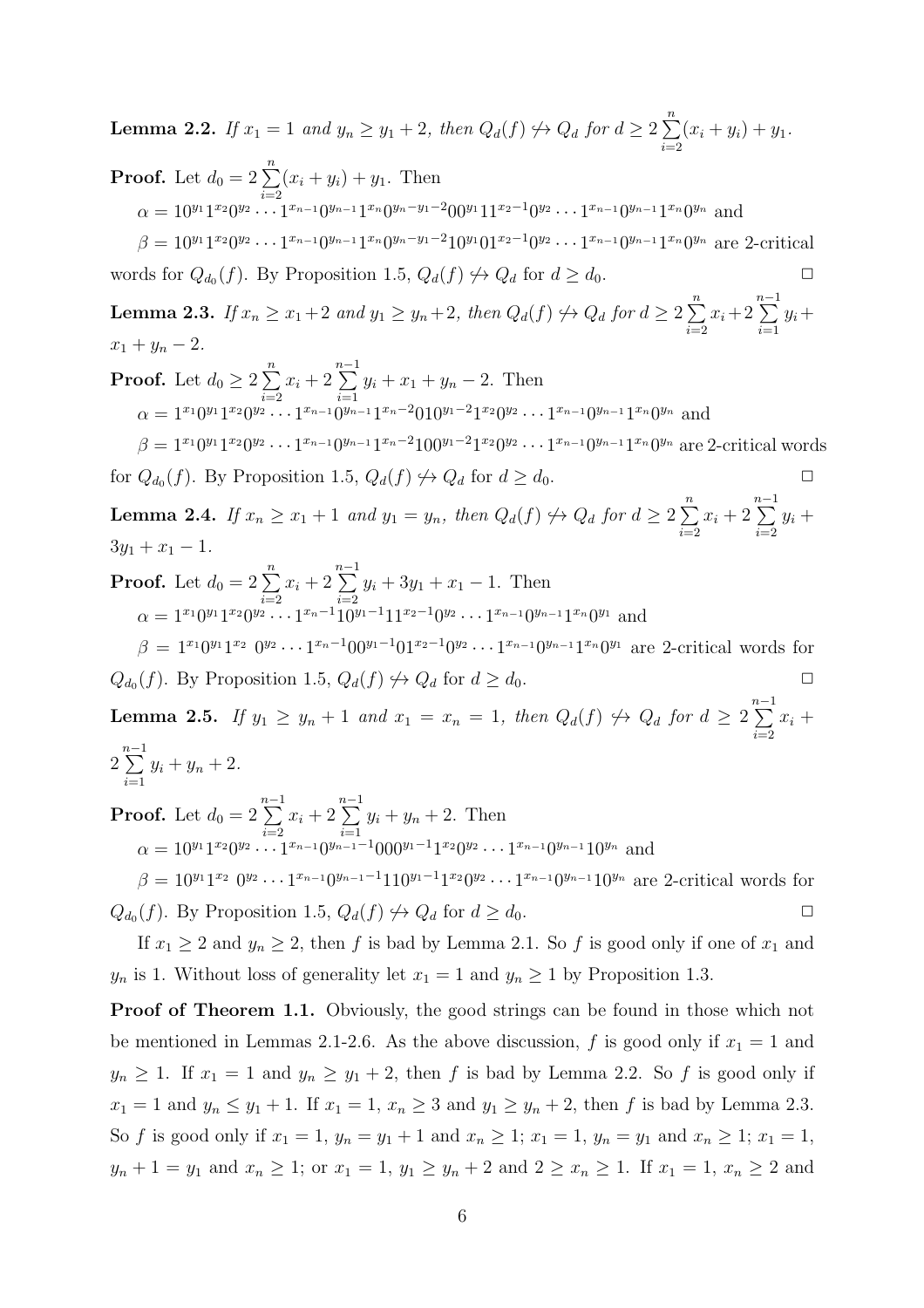$y_n = y_1$ , then f is bad by Lemma 2.4. So f is good only if  $x_1 = 1$ ,  $y_n = y_1 + 1$  and  $x_n \ge 1$ ;  $x_1 = 1, y_n = y_1 - 1$  and  $x_n \ge 1$ ;  $x_1 = 1, y_n = y_1$  and  $x_n = 1$ ; or  $x_1 = 1, y_1 \ge y_n + 2$  and  $2 \geq x_n \geq 1$ . If  $x_1 = 1$ ,  $x_n = 1$  and  $y_1 \geq y_n + 1$ , then f is bad by Lemma 2.5. So if good only if (a)  $x_1 = 1$  and  $y_n = y_1 + 1$ ; (b)  $x_1 = x_n = 1$  and  $y_1 = y_n$ ; (c)  $x_1 = 1$ ,  $x_n \ge 2$  and  $y_1 = y_n + 1$ ; or (d)  $x_1 = 1$ ,  $x_n = 2$  and  $y_1 \ge y_n + 2$ .

### 3 The index of string consisting of 4 blocks

To prove Theorem 1.2, we need show that  $Q_d(f) \hookrightarrow Q_d$  for every string f in Table 2 if and only if  $d < B(f)$ , and Table 2 covers F. For the former, we prove it by Lemmas 3.1 and 3.2. For the latter, we prove it by Lemma 3.3.

**Lemma 3.1.** If f is one of strings  $(1)-(4)$ *, then it is good.* 

**Proof** Let  $n = 2$ ,  $x_1 = r$ ,  $y_1 = s$ ,  $x_2 = t$  and  $y_2 = k$ . Then all the good strings from F must among (1)-(4) by Theorem 1.1. For the string (2), it is good by Theorems 4.3 and 4.4 in [\[3\]](#page-11-3). To save space we only show that (4) is good indeed since (1) and (3) can be prowed to be good by similar method.

Let  $d \geq 1$ ,  $\alpha = a_1 a_2 \cdots a_d$ ,  $\beta = b_1 b_2 \cdots b_d \in V(Q_d(f))$ ,  $a_{i_j} \neq b_{i_j}$  and  $\alpha_j = \alpha + e_j$ , where  $j = 1, \ldots, p$ . Without loss of generality, assume  $a_{i_1} = 0$ . Then the following claim holds.

Claim: *If*  $p \geq 2$ *, then there exists*  $k \in \{1, 2, ..., p\}$  *such that*  $\alpha_k \in V(Q_d(f))$ .

*Proof.* On the contrary we suppose that  $\alpha_k \notin V(Q_d(f))$  for all  $k \in \{1, 2, ..., p\}$ . Then we can show that  $p \geq 3$  by all the three possible cases of the factor of  $\alpha_1$  containing  $a_{i_1}$ .

Case 1.  $\alpha_{i_1,i_1+s+k+2} = 00^{s}1^20^k$ .

Since  $\beta \in V(Q_d(f))$  and  $\alpha_2 \notin V(Q_d(f)), i_2 \in [i_1 + 1, i_1 + s + k + 2]$ . As  $s \geq k + 2$ , there are two following cases for the coordinate of  $i_2$ .

Subcase 1.1.  $i_2 = i_1 + s + 2$ .

In this subcase  $\alpha_{i_1,i_2+s+k+1} = 00^{s}110^{s-1}1^20^k$ . If  $p = 2$ , then  $\beta_{i_2-1,i_2+s+k+1} = 100^{s-1}1^20^k$ f, a contradiction since  $\beta \in V(Q_d(f))$ . So  $p \geq 3$ .

**Subcase 1.2.**  $i_2 = i_1 + s + t + 2$  for some t such that  $1 \le t \le k$ .

In this subcase  $\alpha_{i_1,i_2+s+k+3} = 00^{s}110^{t-1}00^{s}1^{2}0^{k}$ . If  $p = 2$ , then  $\beta_{i_2,i_2+s+k+2} = 10^{s}1^{2}0^{k}$ f, a contradiction since  $\beta \in V(Q_d(f))$ . So  $p \geq 3$ .

**Case 2.**  $a_{i_1}$  is preceded by  $\alpha_{i_1-s-1,i_1+k+1} = 10^s 010^k$ .

Since  $\beta \in V(Q_d(f))$ ,  $\alpha_2 \notin V(Q_d(f))$  and  $s \geq k+2$ , there exists some  $t \in [1, k]$ such that  $i_2 = i_1 + t + 1$ . Hence  $\alpha_{i_1 - s - 1, i_2 + s + k + 2} = 10^s 0 10^{t-1} 00^s 1^2 0^k$ . If  $p = 2$ , then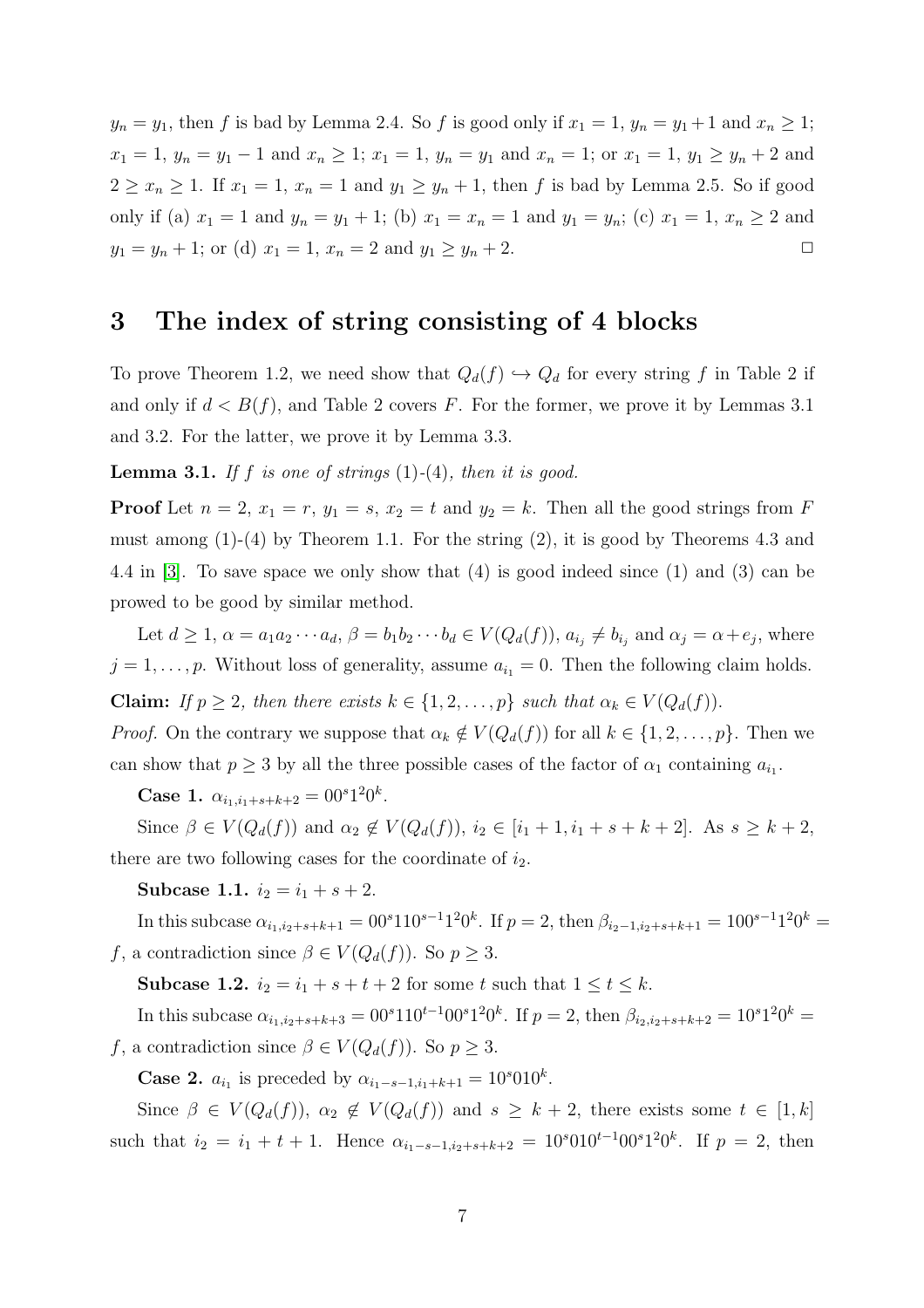$\beta_{i_2,i_2+s+k+2} = 10^s 1^2 0^k = f$ , a contradiction since  $\beta \in V(Q_d(f))$ . So  $p \geq 3$ .

**Case 3.**  $a_{i_1}$  is preceded by  $\alpha_{i_1-s-2,i_1+k} = 10^s 100^k$ .

Since  $\beta \in V(Q_d(f))$ ,  $\alpha_2 \notin V(Q_d(f))$  and  $s \geq k+2$ , there exists some  $t \in [1, k]$  such that  $i_2 = i_1 + t$ . So  $\alpha_{i_1-s-2,i_2+s+k+2} = 10^{s}100^{t-1}00^{s}1^{2}0^{k}$ . If  $p = 2$ , then  $\beta_{i_2,i_2+s+k+2} =$  $10^{s}1^{2}0^{k} = f$ , a contradiction since  $\beta \in V(Q_{d}(f))$ . So  $p \geq 3$ .

By the above discussions, we know that  $p \geq 3$  and for  $j = 2$  it satisfies that either (A)  $\alpha_{i_j-1,i_j+s+k+1} = 110^{s-1}110^k$  or (B)  $\alpha_{i_j,i_j+s+k+2} = 00^s110^k$ . Now we prove that it also satisfies for  $j \geq 3$  by induction on j. We assume that it holds for j such that  $2 \leq j \leq d$ , now we prove it holds for  $j+1$  under the inductive assumption (A) and (B), respectively.

(**A**).  $\alpha_{i_j-1,i_j+s+k+1} = 110^{s-1}110^k$ .

As  $\beta \in V(Q_d(f))$ ,  $\alpha_{i+1} \notin V(Q_d(f))$  and  $s \geq k+2$ , there are two possible cases of  $i_{j+1}$ . (A.1)  $a_{i_{i+1}} = 1$  and  $i_{i+1} = i_i + s + 1$ .

In this subcase,  $a_{i_{j+1}}$  is preceded by  $\alpha_{1,i_j-2}110^{s-1}1$  and followed by  $0^{s-1}1^20^k\alpha_{i_j+s+k+2,d}$ . So  $\alpha_{i_{j+1}-1,i_{j+1}+s+k+1} = 110^{s-1}110^k$ .

(A.2)  $a_{i_{j+1}} = 0$  and  $i_{j+1} = i_j + s + t' + 1$  for some  $t' \in [1, k]$ .

In this case,  $a_{i_{j+1}}$  is preceded by  $\alpha_{1,i_j-2}110^{s-1}110^{t'-1}$  and followed by  $0s1^20^k\alpha_{i_{j+1}+s+k+3,d}$ . So  $\alpha_{i_{j+1},i_{j+1}+s+k+2} = 00^{s}110^{k}$ .

(**B**).  $\alpha_{i_j, i_j+s+k+2} = 00^s 110^k$ .

Since  $\beta \in V(Q_d(f))$  and  $\alpha_{j+1} \notin V(Q_d(f))$ , there are two cases for the position of  $i_{j+1}$ . (B.1)  $a_{i_{i+1}} = 1$  and  $i_{i+1} = i_i + s + 2$ .

In this case,  $a_{i_{j+1}}$  is preceded by  $\alpha_{1,i_j-1}00^s1$  and followed by  $0^{s-1}1^20^k\alpha_{i_j+s+k+2,d}$ . So  $\alpha_{i_{j+1}-1,i_{j+1}+s+k+1} = 110^{s-1}110^k.$ 

(B.2)  $a_{i_{j+1}} = 0$  and  $i_{j+1} = i_j + s + t' + 2$  for some  $t' \in [1, k]$ .

In this case,  $a_{i_{j+1}}$  is preceded by  $\alpha_{1,i_j-1}00^s110^{t'-1}$  and followed by  $0^s1^20^k\alpha_{i_{j+1}+s+k+3,d}$ . So  $\alpha_{i_{j+1},i_{j+1}+s+k+2} = 00^{s}110^{k}$ .

Thus,  $\alpha_{i_{j+1},i_{j+1}+s+k+2} = 00^{s}110^{k}$  or  $\alpha_{i_{j+1}-1,i_{j+1}+s+k+1} = 110^{s-1}110^{k}$ , that is, (A) or (B) holds for  $j + 1$ . Specially,  $\alpha_{i_p,i_p+s+k+2} = 00^{s}110^{k}$  or  $\alpha_{i_p-1,i_p+s+k+1} = 110^{s-1}110^{k}$ . Hence  $\beta_{i_p,i_p+s+k+2} = 10^{s}110^{k} = f$  or  $\beta_{i_p-1,i_p+s+k+1} = 100^{s-1}110^{k} = f$ . It is a contradiction since  $\beta \in V(Q_d(f))$ . Thus the claim holds.

Now we show that  $H(\alpha, \beta) = d_{Q_d(f)}(\alpha, \beta) = p$  by induction on p. Obviously, it is trivial for  $p = 1$ . Suppose  $p \ge 2$  and it holds for  $p - 1$ . There exists some  $\alpha_i \in V(Q_d(f))$  by the above claim, so  $p-1 = d_{Q_d(f)}(\alpha_j, \beta)$  by the induction hypothesis, hence  $p = d_{Q_d(f)}(\alpha, \beta)$ and so f is good.  $\Box$ 

Lemma 3.2. *If* f *is one of strings* (5)*-*(14)*, then* B(f) *is given just as shown in Table 2.*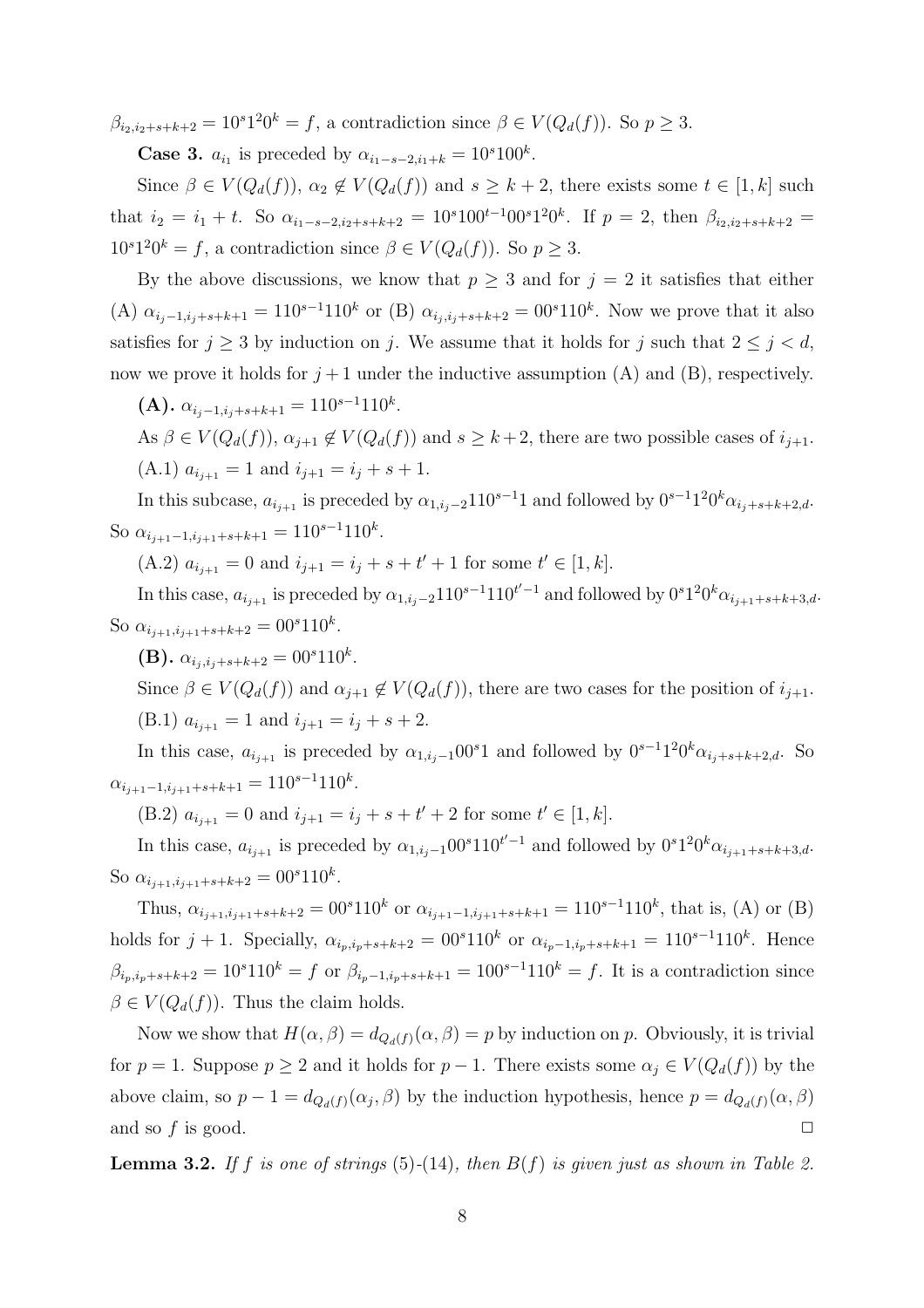**Proof.** Let f be one of strings (5)-(14). We need show that  $Q_d(f) \nrightarrow Q_d$  for  $d \geq B(f)$ , and  $Q_d(f) \hookrightarrow Q_d$  for  $d < B(f)$ . For the former, we show there exist p-critical words for  $Q_{B(f)}(f)$  in the following, hence we know it holds by Proposition 1.4.

(5): 
$$
\alpha = 1^r 0^s 1^t 0 11^{r-t-2} 0^s 1^t 0^2
$$
 and  $\beta = 1^r 0^s 1^t 1 01^{r-t-2} 0^s 1^t 0^2$ ;

- (6):  $\alpha = 1^{t+2} 0^{s-2} 0 1 1^t 0^s 1^t 0^k$  and  $\beta = 1^{t+2} 0^{s-2} 1 0 1^t 0^s 1^t 0^k$ ;
- (7):  $\alpha = 1^r 0^{s-1} 0 1^t 1 1^{r-t-2} 0^s 1^t 0^k$  and  $\beta = 1^r 0^{s-1} 1 1^t 0 1^{r-t-2} 0^s 1^t 0^k$ ;
- (8):  $\alpha = 1^r 0^{s-1} 01^t 0^s 11^{t-1} 0^k$  and  $\beta = 1^r 0^{s-1} 11^t 0^s 01^{t-1} 0^k$ ;
- (9):  $\alpha = 10^{s} 100^{s} 10^{k}$  and  $\beta = 10^{s} 110^{s} 00^{k}$ ;
- (10):  $\alpha = 10^k 00^{s-k-1} 00^k 10^k$  and  $\beta = 10^k 10^{s-k-1} 10^k 10^k$ ;
- (11):  $\alpha = 1^r 0^{s-1} 01^{r-1} 00^{s-1} 1^r 0^k$  and  $\beta = 1^r 0^{s-1} 11^{r-1} 10^{s-1} 1^r 0^k$ ;
- (12):  $\alpha = 1^r 0^s 1^{t-2} 0 1 0^{s-2} 1^t 0^k$  and  $\beta = 1^r 0^s 1^{t-2} 1 0 0^{s-2} 1^t 0^k$ ;
- (13):  $\alpha = 1^r 0^s 1^2 0^s 100^k$  and  $\beta = 1^r 0^s 1^2 0^s 010^k$ ; and
- (14):  $\alpha = 1^r 0^s 1^t 0^{k-2} 1 0 1^{r-2} 0^s 1^t 0^k$  and  $\beta = 1^r 0^s 1^t 0^{k-2} 0 1 1^{r-2} 0^s 1^t 0^k$ ;
- (15):  $\alpha = 1^r 0^s 1^t 0 1 0^s 1^t 0^k$  and  $\beta = 1^r 0^s 1^t 1 0 0^s 1^t 0^k$ .

For the latter, to save space here we only give the proof of (12), the others can be proved by similar discussions. Let  $d < B(f)$ . Assume  $\alpha = a_1 a_2 \cdots a_d$  and  $\beta = b_1 b_2 \cdots b_d$ be any vertices of  $Q_d(f)$ ,  $a_{i_j} \neq b_{i_j}$  and  $\alpha_j = \alpha + e_j$ , where  $j = 1, \ldots, p$ . Without loss of generality, suppose that  $a_{i_1} = 1$ . Then we have the following claim:

Claim *Let*  $p \geq 2$ *. Then there exists*  $k \in \{1, 2, ..., p\}$  *such that*  $\alpha_k \in V(Q_d(f))$ *.* 

*Proof.* On the contrary we suppose that  $\alpha_k \notin V(Q_d(f))$  for all  $k \in \{1, 2, ..., p\}$ . Then we can show that  $p = 1$  by the following cases. Hence we get a contradiction since  $p \geq 2$ .

Case 1.  $\alpha_{i_1-r-s_1,i_1+s_2+t+k} = 1^r 0^{s_1} 10^{s_2} 1^t 0^k$ , where  $s_1 + s_2 = s - 1$ .

Obviously by  $\beta \in V(Q_d(f)), i_2 \in [i_1+1, i_1+s_2+t+k]$ . Since  $\alpha_2 \notin V(Q_d(f)), t \geq r+2$ and  $s \geq k + 2$ , the position of  $i_2$  may be the following three subcases.

Subcase 1.1.  $i_2 = i_1 + 1$ ,  $s_1 = 0$  and  $s_2 = s - 1$ .

In this subcase  $\alpha_{i_1-r-s-t+2,i_2+s+t+k-2} = 1^r 0^s 1^{t-2} 100^{s-2} 1^t 0^k$ . But  $d = |\alpha| \geq 2s + 2t +$  $r + k - 2 = B(f)$ , a contradiction.

Subcase 1.2.  $i_2 = i_1 + s_2 + t$ .

In this case  $\alpha_{i_1-r-s_1,i_2+s+k+t-1} = 1^r 0^{s_1} 1 0^{s_2} 1^{t-1} 1 0^{s-1} 1^t 0^k$ . But  $d = |\alpha| \geq 2s + 2t + r +$  $k-1 > B(f)$ , a contradiction.

Subcase 1.3.  $i_2 = i_1 + s_2 + t + k$ .

In this case  $\alpha_{i_1-r-s_1,i_2+r+s+k+t-1} = 1^r 0^{s_1} 10^{s_2} 1^t 0^{k-1} 01^{r-1} 0^s 1^t 0^k$ . But  $d = |\alpha| \geq 2s +$  $2t + 2r + 2k - 1 > B(f)$ , a contradiction.

**Case 2.**  $\alpha_{i_1-r-s-t-k_1,i_1+k_2} = 1^r 0^s 1^t 0^{k_1} 10^{k_2}$ , where  $k_1 + k_2 = k - 1$ ,  $k_1 ≥ 0$  and  $k_2 ≥ 1$ .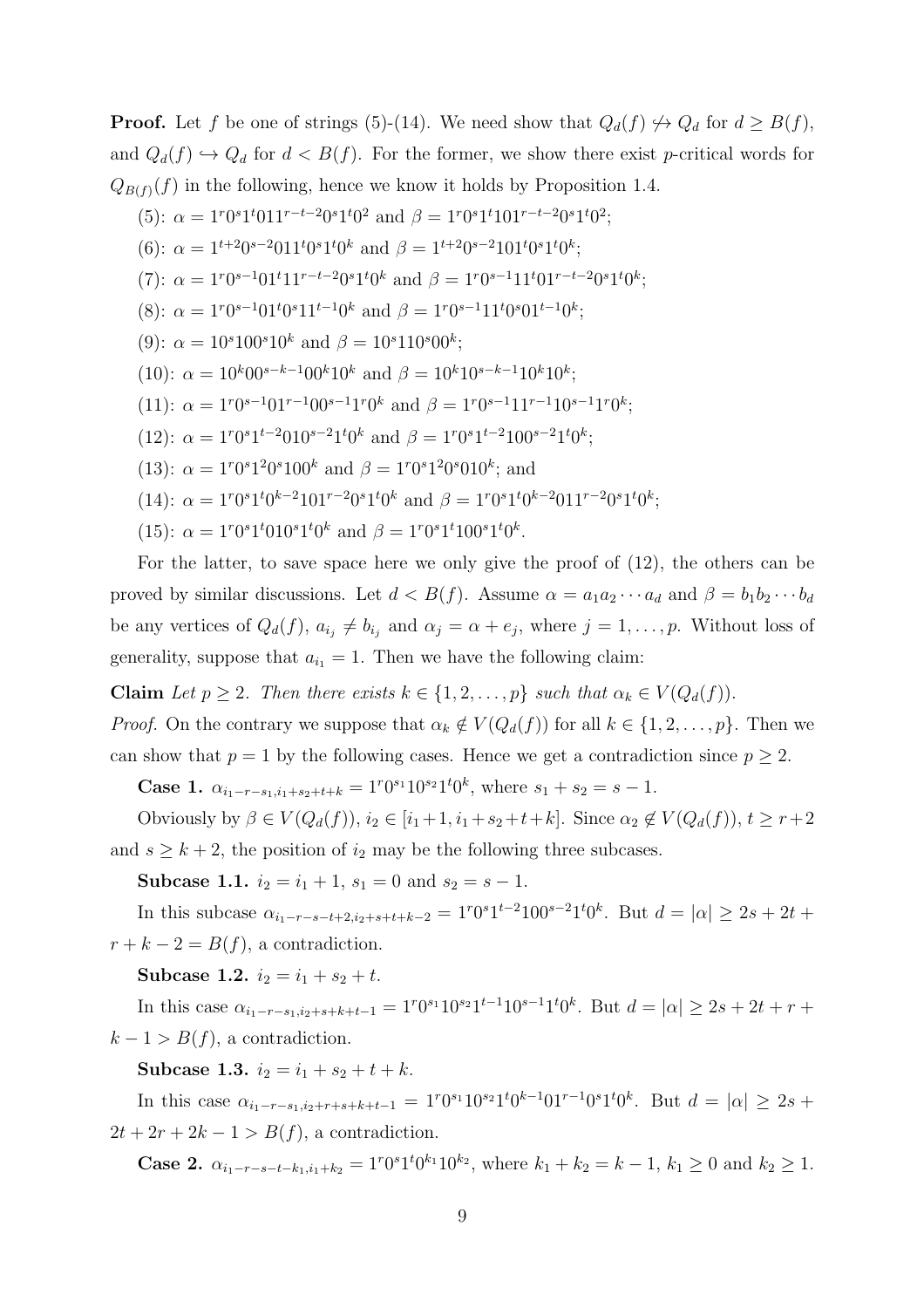We distinguish two subcases by  $r = 1$  and  $r \geq 2$  to discussion.

#### Subcase 2.1.  $r = 1$ .

In this case,  $i_2 = i_1 + k_3 + 1$  for some  $k_3 \in [0, k_2 - 1]$  and  $\alpha_{i_1-r-s-t-k_1,i_2+s+t+k}$  $1^{r}0^{s}1^{t}0^{k_1}10^{k_3}00^{s}1^{t}0^{k}$ . But  $d = |\alpha| \geq 2s + 2t + r + k + 2 + k_1 + k_3 > B(f)$ , a contradiction.

#### Subcase 2.2.  $r > 2$ .

In this subcase, there are two possible positions for  $i_2$ .

One is that  $i_2 = i_1 + k_2$  and  $\alpha_{i_1-r-s-t-k_1,i_2+r+s+t+k-1} = 1^r 0^s 1^t 0^{k_1} 10^{k_2-1} 01^{r-1} 0^s 1^t 0^k$ . But  $|\alpha| \geq 2r + 2s + 2t + 2k - 1 > B(f)$ , a contradiction. The other one is that  $i_2 = i_1 + 1$ ,  $k_2 = 1$  and  $\alpha_{i_1-r-s-t-k+2,i_2+r+s+t+k-2} = 1^r 0^s 1^t 0^{k_1} 10^{k_2-1} 0 1^{r-1} 0^s 1^t 0^k$ . But  $|\alpha| \geq 2r+2s+1$  $2t + 2k - 2 > B(f)$ , a contradiction.

Hence by the above discussion, if  $\alpha_k \in V(Q_d(f))$  for all  $k \in \{1, 2, \ldots, p\}$ , then there exist no  $i_2$ , that is,  $p = 1$ , a contradiction to  $p \geq 2$ . Thus the claim holds.

Now we show that  $H(\alpha, \beta) = d_{Q_d(f)}(\alpha, \beta) = p$  by induction on p, where  $d < B(f)$ . Obviously it holds for  $p = 1$ . Suppose  $p \geq 2$  and it holds for  $p - 1$ . By the above claim there exists  $\alpha_j \in V(Q_d(f))$ , so  $H(\alpha_j, \beta) = d_{Q_d(f)}(\alpha_j, \beta) = p-1$  by the induction hypothesis. Hence  $H(\alpha, \beta) = d_{Q_d(f)}(\alpha, \beta) = p$ , in other words,  $Q_d(f) \hookrightarrow Q_d$  for  $d < B(f)$ .

#### Lemma 3.3. *Table 2 covers* F*.*

*Proof.* First we show a relation between r, s, t and k by the following 36 cases in Table 3, where all of r, s, t and k are positive integers. It is not difficult to find that  $(i.j)$  and  $(i,i)$  are the same case by Proposition 1.3. Thus we only need to discuss the cases  $(i,j)$ that  $i \geq j$ , where  $i, j = 1, 2, \ldots, 6$ .

|                         |               | $r = r$                    | $r = r$             | $r = t + 1$ | $r=t+z$          |       |
|-------------------------|---------------|----------------------------|---------------------|-------------|------------------|-------|
| $s \geq k+2$            |               | ∠.⊥                        | 3.1                 | <u>'4.,</u> | 1.6 <sup>1</sup> | 6.1   |
| $s=k+1$                 |               | $\ddot{\bm{\cdot}}$<br>4.4 | $\partial . \angle$ |             | 15.2             | 0.2   |
| $s = k$                 | 1.O           | $2.3\,$                    | 3.3                 | 4.3         | 6.6"             | (6.5) |
| $k=s+1$                 | 1.4           |                            | -0.4                | 4.4         | 4                |       |
| $k=s+2$                 | 1.5           | $\angle$ . J               | $^{\prime}3.5$      | 4.5         | 5.5              | 6.5   |
| $k \geq \overline{s+3}$ | $1.6^{\circ}$ | $^{\prime}2.6$             | [3.6]               | 4.0         | (5.6)            | 6.6   |

Table 3: A relation between  $r, s, t$  and  $k$ .

**Case** (1.1):  $t \ge r + 2$  and  $s \ge k + 2$ .

This case is covered by (12).

**Cases (2.1) and (2.2)**:  $t = r + 1$  and  $s \geq k + 1$ .

For the subcase  $r \geq 2$  and  $k \geq 2$ , it is covered by (15). For the subcase  $r \geq 1$  and  $k = 1$ , its reverse is covered by (3). For the subcase  $r = 1$ ,  $k \ge 2$  and  $s = k + 1$ , it is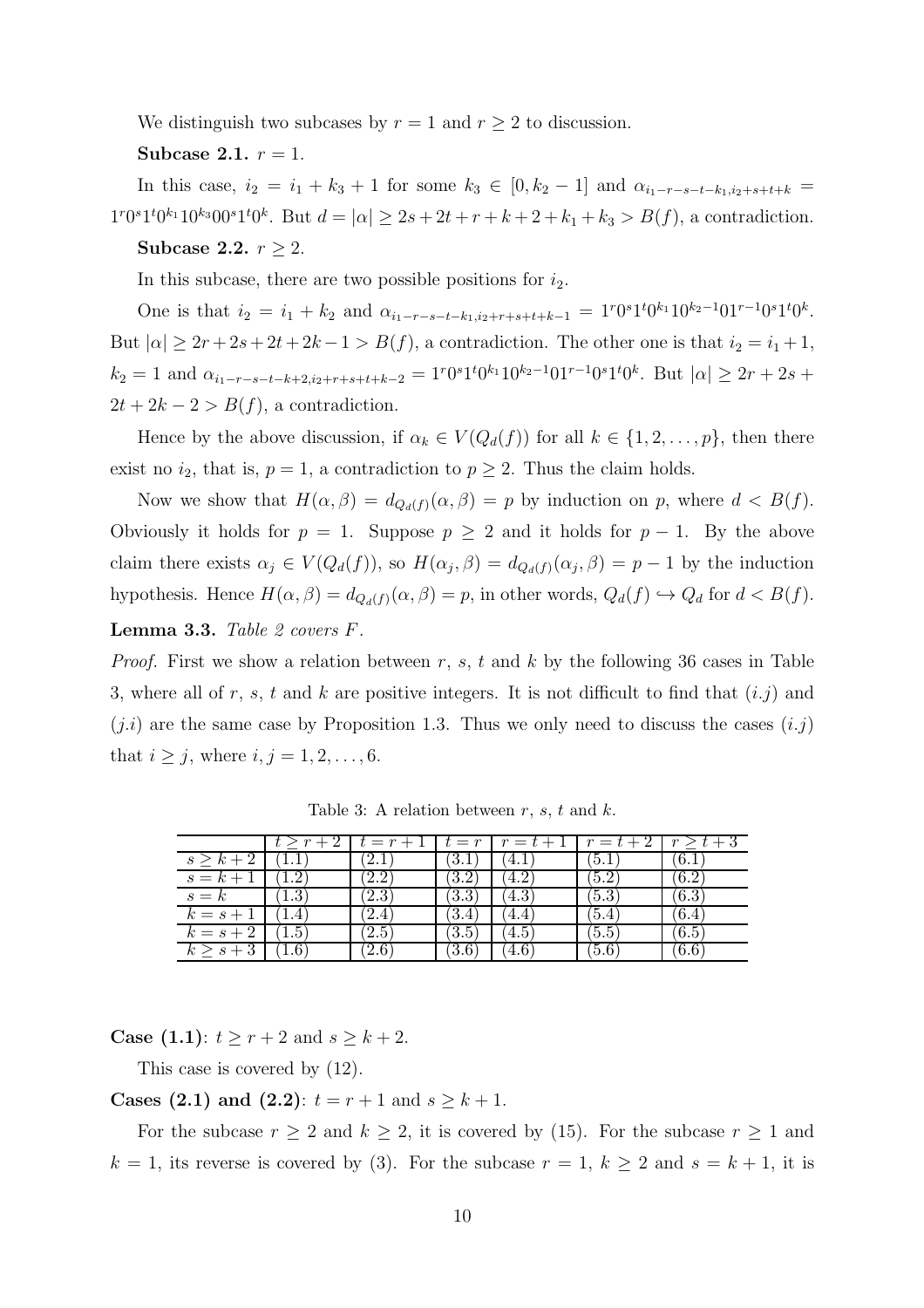covered by (3). For the subcase  $r = 1$ ,  $k \ge 2$  and  $s \ge k + 2$ , it is covered by (4). **Cases (3.1) and (3.2)**:  $t = r$  and  $s \geq k + 1$ .

For the subcases  $r = 1$  and  $r \geq 2$  it is covered by (10) and (11), respectively. **Case** (3.3):  $t = r$  and  $s = k$ .

If  $r \ge 2$  and  $k \ge 2$ , then it is covered by (15), and  $r = 1$  and  $k \ge 1$  is covered by (2). Cases (4.1), (4.2) and (4.3) :  $r = t + 1$  and  $s \ge k$ .

If  $k = 1$ , then its reverse is covered by (1). If  $k \geq 2$ , then it is covered by (15). **Cases (4.4)**:  $r = t + 1$  and  $k = s + 1$ .

This case is covered by (8).

Cases (5.1), (5.2) and (5.3):  $r = t + 2$  and  $s \ge k$ .

If  $s = 1$ , then it is covered by (7). If  $s \geq 2$ , then it is covered by (6).

**Cases (5.4)**:  $r = t + 2$  and  $k = s + 1$ .

If  $s = 1$ , then its reverse is covered by (8). If  $s \geq 2$ , then it is covered by (7). **Cases (5.5)**:  $r = t + 2$  and  $k = s + 2$ .

If  $s = 1$  and  $t = 1$ , or  $s \geq 2$  and  $t \geq 1$ , then it is covered by (8) or (15), respectively. **Cases (6.1) and (6.2)**:  $r \ge t + 3$  and  $s \ge k + 1$ .

If  $s = 2$ , then it is covered by (13). If  $s \geq 3$  and  $k = 1$ , then it is covered by (7). If  $s \geq 3$  and  $k = 2$ , then it is covered by (5). If  $s \geq 3$  and  $k \geq 3$ , then it is covered by (14). **Cases (6.3)**:  $r \ge t + 3$  and  $k = s$ .

The reverse of subcases  $k = 1, k \geq 2$  and  $k \geq 3$  is covered by (9), (13) and (14), respectively.

**Cases (6.4)**:  $r \ge t + 3$  and  $k = s + 1$ .

If  $s = 1$ , then its reverse is covered by (8). If  $s \geq 2$ , then its reverse is covered by (14). **Cases (6.5)**:  $r \ge t + 3$  and  $k = s + 2$ .

If  $t = 1$  and  $s = 1$ , then its reverse is covered by (8). If  $t = 1$  and  $s \geq 2$ , or  $t \geq 1$  and  $s \geq 2$ , then its reverse is covered by (14).

**Cases (6.6)**:  $r \ge t + 3$  and  $k \ge s + 3$ .

If  $s = 1$  and  $t = 1$ , then it is covered by (8); If  $s = 1$  and  $t \geq 2$ , or  $s \geq 2$  and  $t \geq 2$ , then it is covered by  $(14)$ . This completes the proof.  $\Box$ 

# <span id="page-10-0"></span>References

[1] W.-J. Hsu, Fibonacci cubes - a new interconnection topology, IEEE Trans. Parallel Distrib. Syst. 4 (1) (1993) 3–12.